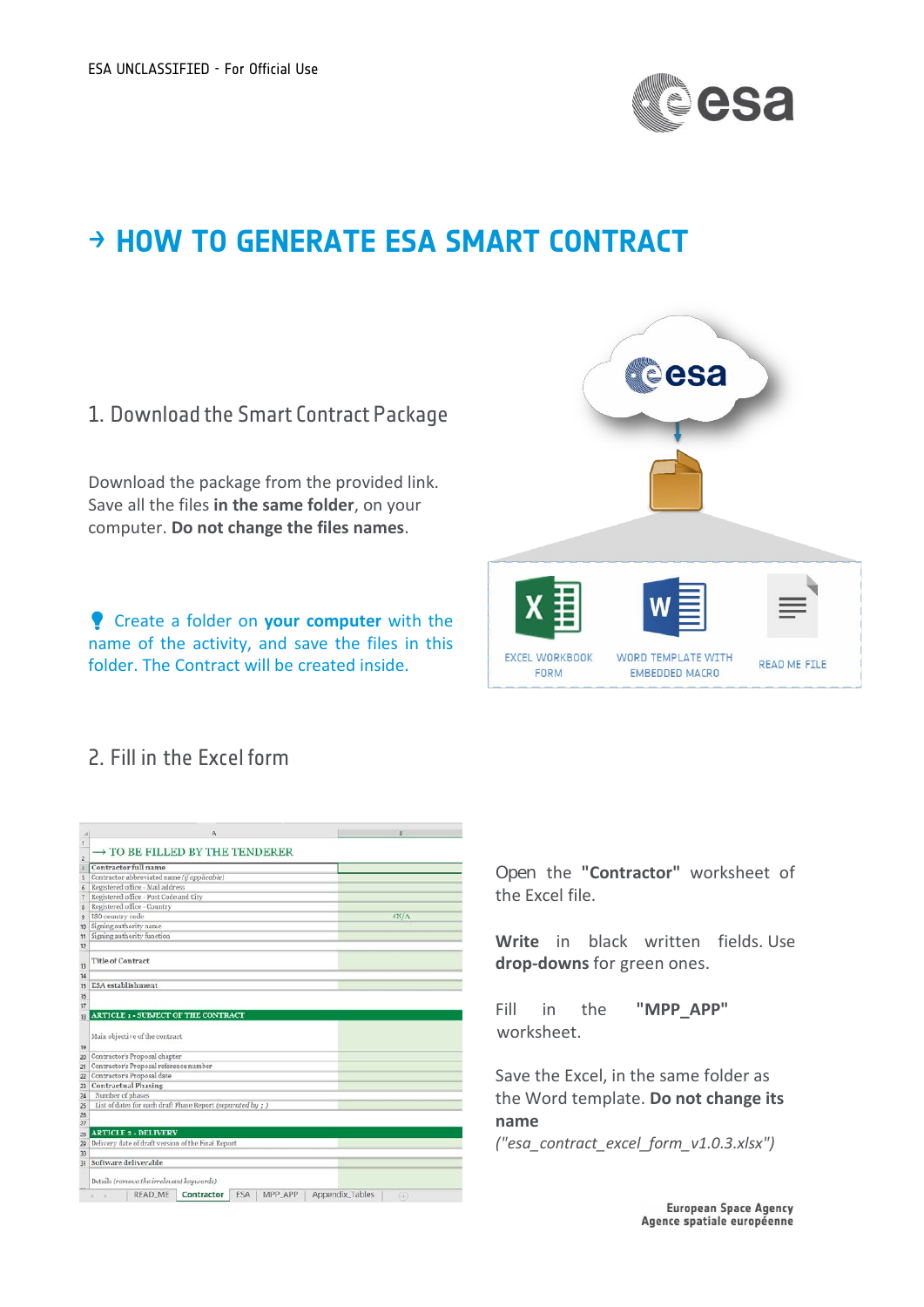

## 3. About the Payment Plan calculation

The Payment Plan is calculated based on the information provided in the **"MPP\_APP"** worksheet. The output will appear in the generated Draft Contract.

| $\mathcal{A}% _{0}=\mathcal{A}_{0}=\mathcal{A}_{0}=\mathcal{A}_{0}=\mathcal{A}_{0}=\mathcal{A}_{0}=\mathcal{A}_{0}=\mathcal{A}_{0}=\mathcal{A}_{0}=\mathcal{A}_{0}=\mathcal{A}_{0}=\mathcal{A}_{0}=\mathcal{A}_{0}=\mathcal{A}_{0}=\mathcal{A}_{0}=\mathcal{A}_{0}=\mathcal{A}_{0}=\mathcal{A}_{0}=\mathcal{A}_{0}=\mathcal{A}_{0}=\mathcal{A}_{0}=\mathcal{A}_{0}=\mathcal{A}_{0}=\mathcal{A}_{0}=\mathcal{A}_{0}=\mathcal{A}_{0}=\mathcal{A}_{0}=\math$ | А | B                      | C                            | D                                                                                                                                                                                                                                                              | E.                                    | F                           | G                     | H |  |
|-----------------------------------------------------------------------------------------------------------------------------------------------------------------------------------------------------------------------------------------------------------------------------------------------------------------------------------------------------------------------------------------------------------------------------------------------------------|---|------------------------|------------------------------|----------------------------------------------------------------------------------------------------------------------------------------------------------------------------------------------------------------------------------------------------------------|---------------------------------------|-----------------------------|-----------------------|---|--|
| $\mathbf{1}$<br>$\sqrt{2}$                                                                                                                                                                                                                                                                                                                                                                                                                                |   | <b>MENT PLANS</b>      |                              | PLEASE NOTE: In case you have used the 'ARTES BA MSP-PSS Tool.xlsm' to prepare the Full<br>Proposal, you can simply populate the tables here below by copying and pasting the values in<br>the tables that are in the MPP Tables for SmartContract' worksheet. |                                       |                             |                       |   |  |
| 3                                                                                                                                                                                                                                                                                                                                                                                                                                                         |   | Price Breakdown        |                              |                                                                                                                                                                                                                                                                |                                       |                             |                       |   |  |
| $\overline{4}$                                                                                                                                                                                                                                                                                                                                                                                                                                            |   |                        |                              | Type P/Prime; SI/Subco                                                                                                                                                                                                                                         | Is SME?                               | Country                     | <b>Total Price in</b> |   |  |
| 5                                                                                                                                                                                                                                                                                                                                                                                                                                                         |   | Company Name           | <b>Entity Code</b>           | Indirect                                                                                                                                                                                                                                                       | (Yes/No)                              | (ISO Code)                  | <b>EUR</b>            |   |  |
| $\boldsymbol{6}$                                                                                                                                                                                                                                                                                                                                                                                                                                          |   | <b>Company Prime</b>   |                              | $\, {\bf p}$                                                                                                                                                                                                                                                   | Yes                                   | IT                          | 250,008               |   |  |
| $\overline{\mathcal{I}}$                                                                                                                                                                                                                                                                                                                                                                                                                                  |   | Subcontractor A        |                              | SI                                                                                                                                                                                                                                                             | Yes                                   | AT                          | 75,000                |   |  |
| $\pmb{8}$                                                                                                                                                                                                                                                                                                                                                                                                                                                 |   | Subcontractor B        |                              | SI                                                                                                                                                                                                                                                             | No                                    | IT                          | 125,000               |   |  |
| $\boldsymbol{9}$                                                                                                                                                                                                                                                                                                                                                                                                                                          |   | Subcontractor C        |                              | SI                                                                                                                                                                                                                                                             | <b>No</b>                             | DE                          | 80,000                |   |  |
| 10                                                                                                                                                                                                                                                                                                                                                                                                                                                        |   |                        |                              |                                                                                                                                                                                                                                                                |                                       |                             |                       |   |  |
| 11<br>12                                                                                                                                                                                                                                                                                                                                                                                                                                                  |   |                        |                              |                                                                                                                                                                                                                                                                |                                       |                             |                       |   |  |
| 13                                                                                                                                                                                                                                                                                                                                                                                                                                                        |   |                        |                              |                                                                                                                                                                                                                                                                |                                       |                             |                       |   |  |
| 14                                                                                                                                                                                                                                                                                                                                                                                                                                                        |   |                        |                              |                                                                                                                                                                                                                                                                |                                       |                             |                       |   |  |
| 15                                                                                                                                                                                                                                                                                                                                                                                                                                                        |   |                        |                              |                                                                                                                                                                                                                                                                |                                       |                             |                       |   |  |
| 16                                                                                                                                                                                                                                                                                                                                                                                                                                                        |   |                        |                              |                                                                                                                                                                                                                                                                |                                       |                             |                       |   |  |
| 17                                                                                                                                                                                                                                                                                                                                                                                                                                                        |   | Milestone Breakdown    |                              |                                                                                                                                                                                                                                                                |                                       |                             |                       |   |  |
| 18                                                                                                                                                                                                                                                                                                                                                                                                                                                        |   |                        |                              |                                                                                                                                                                                                                                                                |                                       |                             |                       |   |  |
|                                                                                                                                                                                                                                                                                                                                                                                                                                                           |   |                        |                              |                                                                                                                                                                                                                                                                |                                       |                             |                       |   |  |
|                                                                                                                                                                                                                                                                                                                                                                                                                                                           |   | Milestone Number       | Payment                      | Milestone Review (e.g. BDR)                                                                                                                                                                                                                                    | Milestone Date                        | Payments from ESA (in Euro) |                       |   |  |
| 19                                                                                                                                                                                                                                                                                                                                                                                                                                                        |   | $\mathbf{1}$           | Milestone<br>MS <sub>1</sub> | <b>BDR</b>                                                                                                                                                                                                                                                     | 04 January 2020                       | 185,503                     |                       |   |  |
| 20<br>21                                                                                                                                                                                                                                                                                                                                                                                                                                                  |   | $\overline{2}$         | MS <sub>2</sub>              | <b>FAT</b>                                                                                                                                                                                                                                                     | 30/09/2020                            | 159,002                     |                       |   |  |
|                                                                                                                                                                                                                                                                                                                                                                                                                                                           |   | 3                      | MS <sub>3</sub>              | <b>FR</b>                                                                                                                                                                                                                                                      | 07 January 2021                       | 185,503                     |                       |   |  |
|                                                                                                                                                                                                                                                                                                                                                                                                                                                           |   |                        |                              |                                                                                                                                                                                                                                                                |                                       |                             |                       |   |  |
| 22<br>23<br>24                                                                                                                                                                                                                                                                                                                                                                                                                                            |   |                        |                              |                                                                                                                                                                                                                                                                |                                       |                             |                       |   |  |
|                                                                                                                                                                                                                                                                                                                                                                                                                                                           |   |                        |                              |                                                                                                                                                                                                                                                                |                                       |                             |                       |   |  |
| 25<br>26                                                                                                                                                                                                                                                                                                                                                                                                                                                  |   | <b>Advance Payment</b> |                              |                                                                                                                                                                                                                                                                |                                       |                             |                       |   |  |
| 27                                                                                                                                                                                                                                                                                                                                                                                                                                                        |   | Total advance          |                              |                                                                                                                                                                                                                                                                |                                       |                             |                       |   |  |
|                                                                                                                                                                                                                                                                                                                                                                                                                                                           |   | payment (in Euro)      | Offset against               | Offset by (in Euro)                                                                                                                                                                                                                                            |                                       |                             |                       |   |  |
|                                                                                                                                                                                                                                                                                                                                                                                                                                                           |   |                        | <b>BDR</b>                   | 20,500                                                                                                                                                                                                                                                         |                                       |                             |                       |   |  |
|                                                                                                                                                                                                                                                                                                                                                                                                                                                           |   |                        | <b>FAT</b>                   | 48,751                                                                                                                                                                                                                                                         |                                       |                             |                       |   |  |
| 28<br>29<br>$30\,$<br>31                                                                                                                                                                                                                                                                                                                                                                                                                                  |   | 134,253                | FR                           | 65,002                                                                                                                                                                                                                                                         |                                       |                             |                       |   |  |
| $32\,$<br>33                                                                                                                                                                                                                                                                                                                                                                                                                                              |   |                        |                              |                                                                                                                                                                                                                                                                |                                       |                             |                       |   |  |
|                                                                                                                                                                                                                                                                                                                                                                                                                                                           |   |                        |                              |                                                                                                                                                                                                                                                                |                                       |                             |                       |   |  |
| $\frac{34}{35}$                                                                                                                                                                                                                                                                                                                                                                                                                                           |   |                        |                              |                                                                                                                                                                                                                                                                |                                       |                             |                       |   |  |
| 36<br>37                                                                                                                                                                                                                                                                                                                                                                                                                                                  |   |                        |                              |                                                                                                                                                                                                                                                                |                                       |                             |                       |   |  |
|                                                                                                                                                                                                                                                                                                                                                                                                                                                           |   | <b>READ ME</b>         | Contractor                   | <b>ESA</b><br><b>MPP APP</b>                                                                                                                                                                                                                                   | <b>Appendix_Tables</b><br>$\bigoplus$ |                             |                       |   |  |

Above is an example of the "**MPP\_APP"** worksheet filled.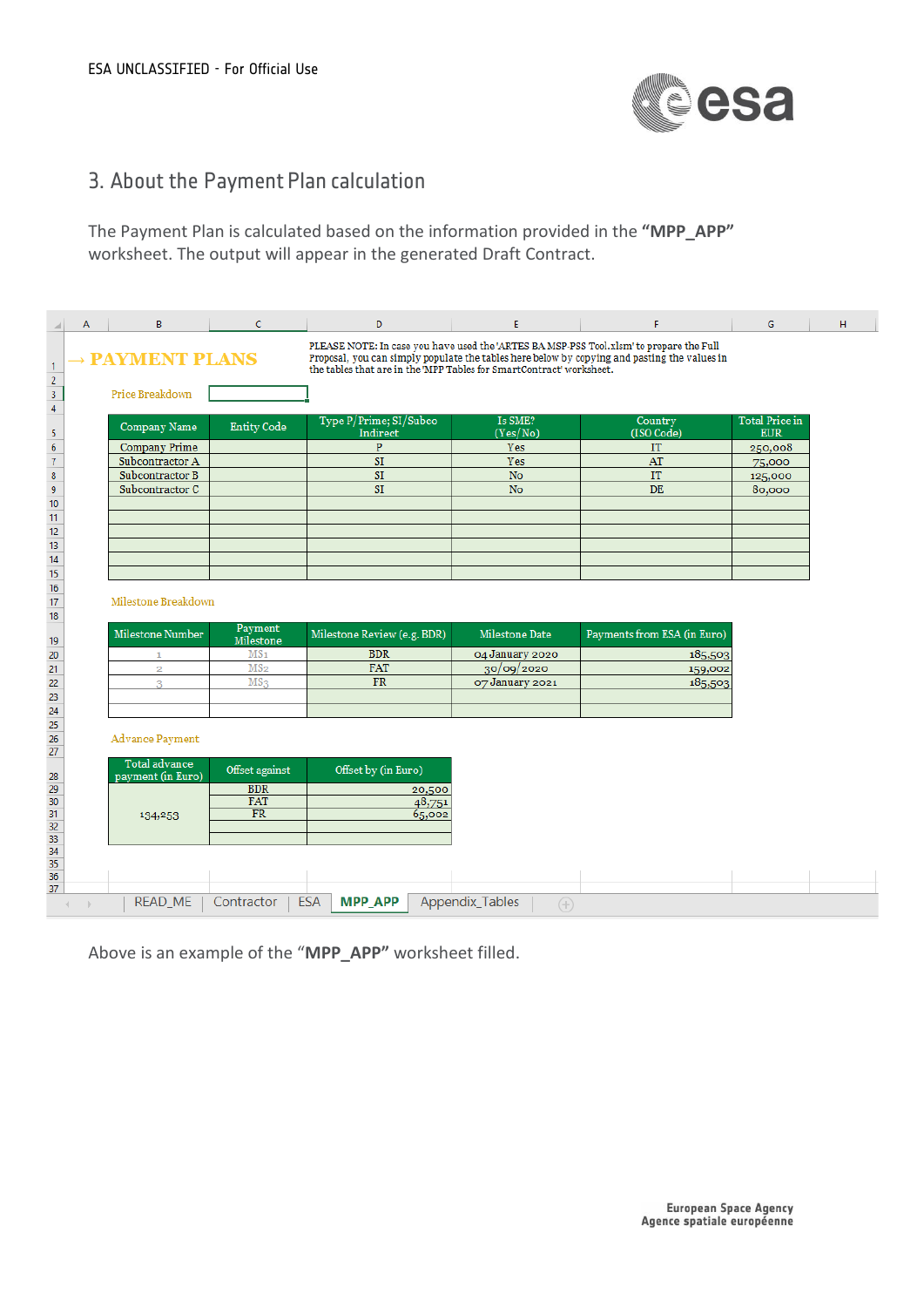

⚠ If you are **not allowed to enable Office macros** or you are working on a **Mac environment**, you cannot generate the Contract. Skip step 4 and **send the filled-in Excel form** to your ESA point of contact.

## 4. Generate the Contract

Double click on the Word file *"esa\_contract\_template\_v1.0.3.dotm".* A Word window will open with a yellow banner: click on **"Enable Content"**.